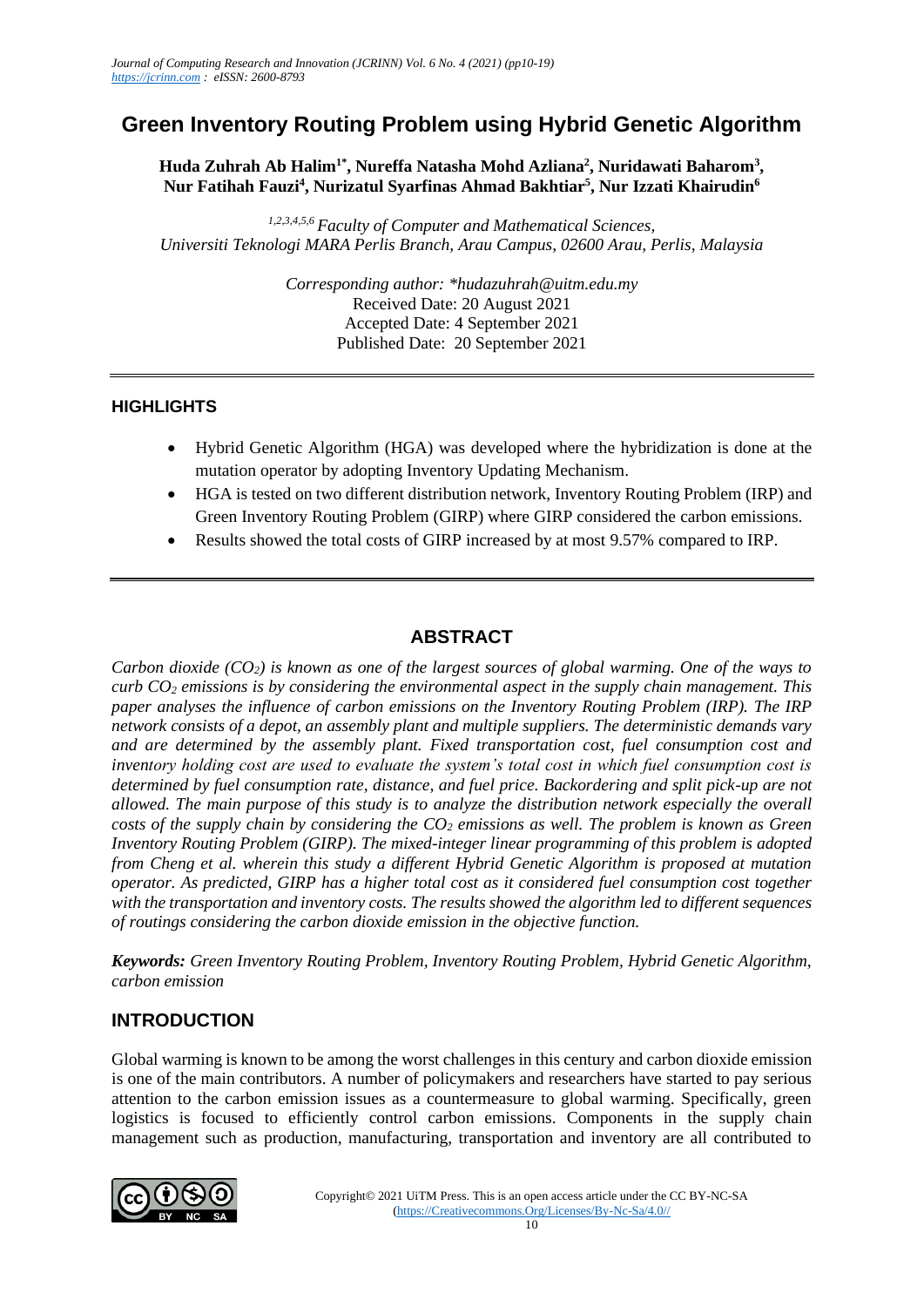carbon emissions (Cheng et al., 2016). Transportation, however, is the most apparent supply chain field that emits most of the emissions (Dekker et al., 2012).

The transportation sector contributed 28% of the Greenhouse Gas (GHG) emissions, of which 85% comes from road transportation (Mustapa & Bekhet, 2016). Thus, managing the carbon dioxide emissions from road transportation will contribute greatly to the environment. Although many companies implement fuel-efficient vehicles, environmentally friendly equipment and facilities, there is still not much research and studies on the impact of carbon emissions on operational decisions level (Hua et al., 2011). Considering the environmental effect on operational decision basis level will greatly reduce the carbon emissions as consolidated strategies will ensure to balance both economic and environmental. Hence, in this study, an inventory routing problem is studied under carbon dioxide emissions, namely Green Inventory Routing Problem (GIRP).

The inventory routing problem (IRP) attempts to concurrently analyze an optimal inventory and distribution plan that minimizes the supply chain's total cost (Moin et al., 2011). Previously, without considering its relationship, inventory and transportations costs have been minimized independently by different departments (Cheng et al., 2016). However, the interconnections between the two have inspired the researchers to model them simultaneously. Many studies showed that considering the two main components IRP the overall cost of the supply chain is significantly reduced (Ramkumar et al., 2012, Bertazzi et al. (2012), Moin and Salhi (2007), Andersson et al. (2010))

Therefore, this study is conducted to determine the impact of carbon emission regulations on the optimal policy of GIRP by calculating the fuel consumption cost. Fuel consumption it is the direct cause of  $CO<sub>2</sub>$ emission. The contribution of this study is two folds. First, is to developed Hybrid Genetic Algorithm which the hybridization is at the mutation operators. Instead of mutating one bit of the chromosome, an inventory updating mechanism that do backward and forward transfers between periods that aims to reduce the inventory and hence the number of vehicles. Second, is to analyze and get an insight of the impact of carbon dioxide emission of the GIRP.

# **LITERATURE REVIEW**

Genetic Algorithm (GA) is a good alternative for IRP due to its simplicity and this is shown by the number of research published.

Among them is Moin et al. (2011) tackle an IRP with a many to one network distribution which consists of a single depot, one assembly plant and multiple suppliers. Each supplier supplies distinct products where the demands set by the assembly plant are deterministic and varies over the planning horizon. Trips are made by capacitated vehicles. Each trip starts at the depot, collects parts from the supplier, then is delivered to the assembly plant, and then vehicles are to be returned to the depot. In this problem, back-ordering is not allowed as any shortage of the automotive parts contributed to a high-priced.

The authors consider a GA for solving the problem and two different representations, binary and real representations were used. The authors have used a uniform crossover that suited the matrix representation where a binary mask of size  $N \times T$  is randomly generated for each pair of parents. Besides, the authors have used the mutation procedure, which is a genetic operator to sustain genetic diversity from one generation of a population of chromosomes to the next. The authors adapted 14 data sets based on the original 4 data sets given in Lee et al. (2003).

Cheng et al. (2016) consider the impact of carbon emission regulations on the IRP. They consider the same network distribution as in Moin et al (2011). The transportation part considers carbon emission regulations, specifically fuel cost (determined by fuel consumption rate, distance, and fuel price), and inventory holding costs are fixed to evaluate the system's total cost. A nonlinear mixed-integer programming model is proposed for the GIRP.

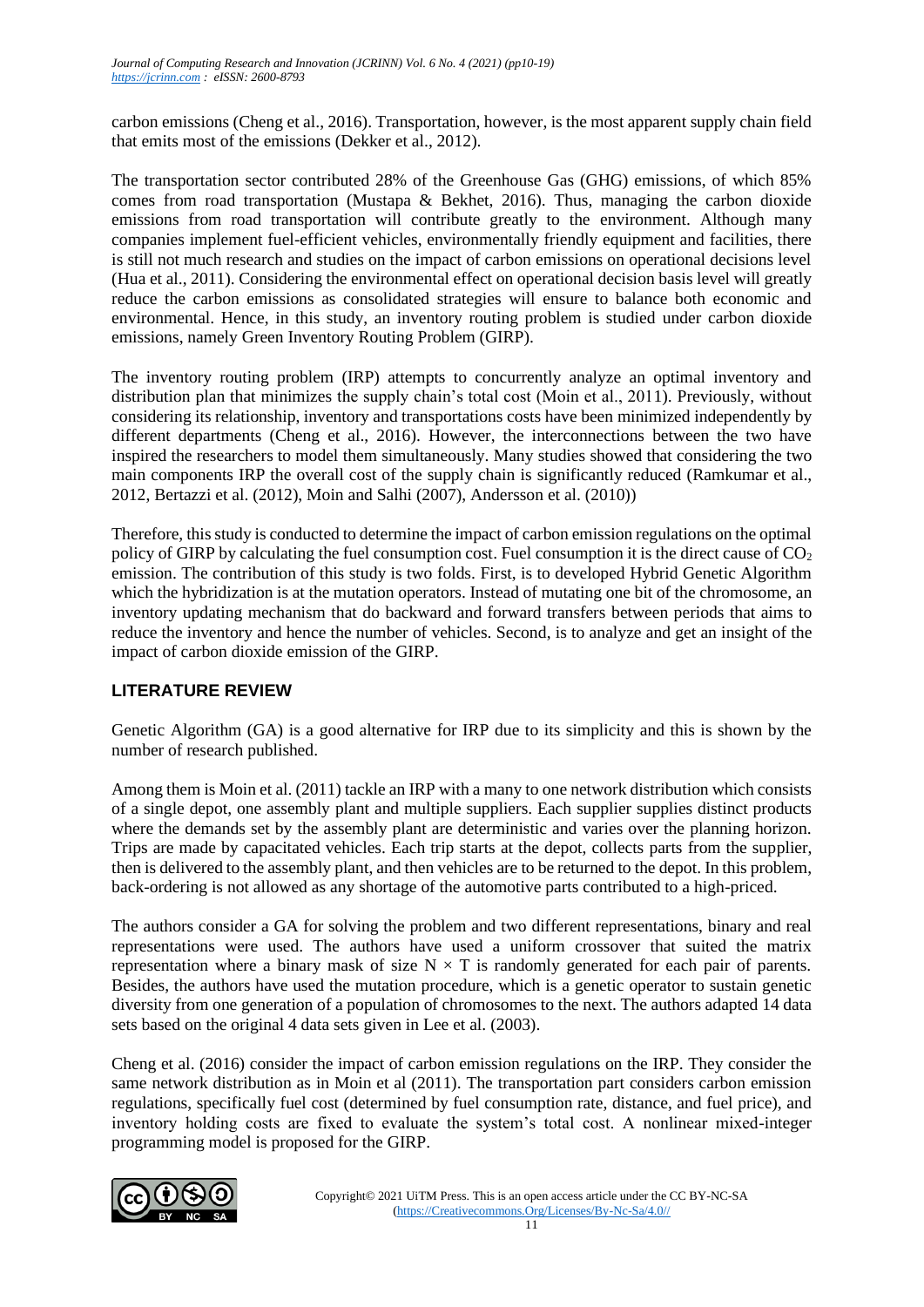Salim et al. (2018) propose a hybrid GA with VNS for the IRP at the mutation operator. They consider an outbound network distribution consisting of customers and depot. They have tested their algorithm using Archetti et al. (2012)'s benchmark dataset. Results have showed improvement up to 1.93% as compared to Hybrid Approach to Inventory Routing (HAIR) with 13 best results out of 16. The proposed hybrid GA does not consider the carbon emissions from transportations. They consider only one vehicle to be sent to the supplier that guarantees no stock-out event will be incurred. The authors have considered a different inventory policy which is an order up-to-level policy (OU). The contribution of this study is the development of a new optimization approach that is more efficient and effective for solving small and large instances.

Park et al. (2016) have proposed the strategy of vendor-managed inventory (VMI) routing problem using GA. VMI are strategies adopted by the vendors and their customers to enhance profitability. All decisions regarding customer inventory management are under the vendors' responsibility. The authors determine the best parameter setting by performing sensitivity analysis. The objective function considers production, inventory cost (supplier and customer), transportation cost (fixed and variable) and lost sales. Their algorithm is attempted to find the balance between the lost sales and customer satisfaction. To do so, the solutions are further improved by revising the vehicle routes to reduce the lost sales and transportation costs. The proposed GA has used real representation and built the routes by using saving algorithms (Cordeau et al., 2002). In addition, instead of minimizing the costs, the GA has developed aims to maximize the total profits.

Similarly, Wu et al. (2021) has proposed GA but incorporated the fuel consumption into the variable transportation cost. The authors proposed a two-stage hybrid metaheuristics algorithm to address the problem. A customized genetic algorithm is proposed in the first phase, while a gradient descent algorithm is used in the second phase. From the research published, it can be seen that hybridizing the mutation phase in GA is not given much attention to solve IRP. Therefore, the method will be further developed in this study.

# **PROBLEM DESCRIPTION**

In this study, an automotive part supply network distribution is considered. The network consists of a depot, 0, one assembly plant, P and multiple suppliers  $S = \{1, 2, ..., N\}$ . Each supplier supplies distinct products (different automotive parts) to fulfill the demands set by the assembly plant. The deterministic demand,  $d_{it}$  varies over the finite planning horizon  $H = \{1, 2, ..., T\}$ . The number of homogeneous vehicles with capacity,  $C$  available to perform deliveries are assumed to be unlimited. Each vehicle starts at the depot to collect parts from the suppliers and delivers them to the assembly plant. After performing the deliveries, vehicles are to be returned to the depot. The distribution network studied is similar to the one proposed by Cheng et al. (2016). Figure 1 illustrates a network distribution of a depot, an assembly plant and 5 suppliers that supply distinct products.



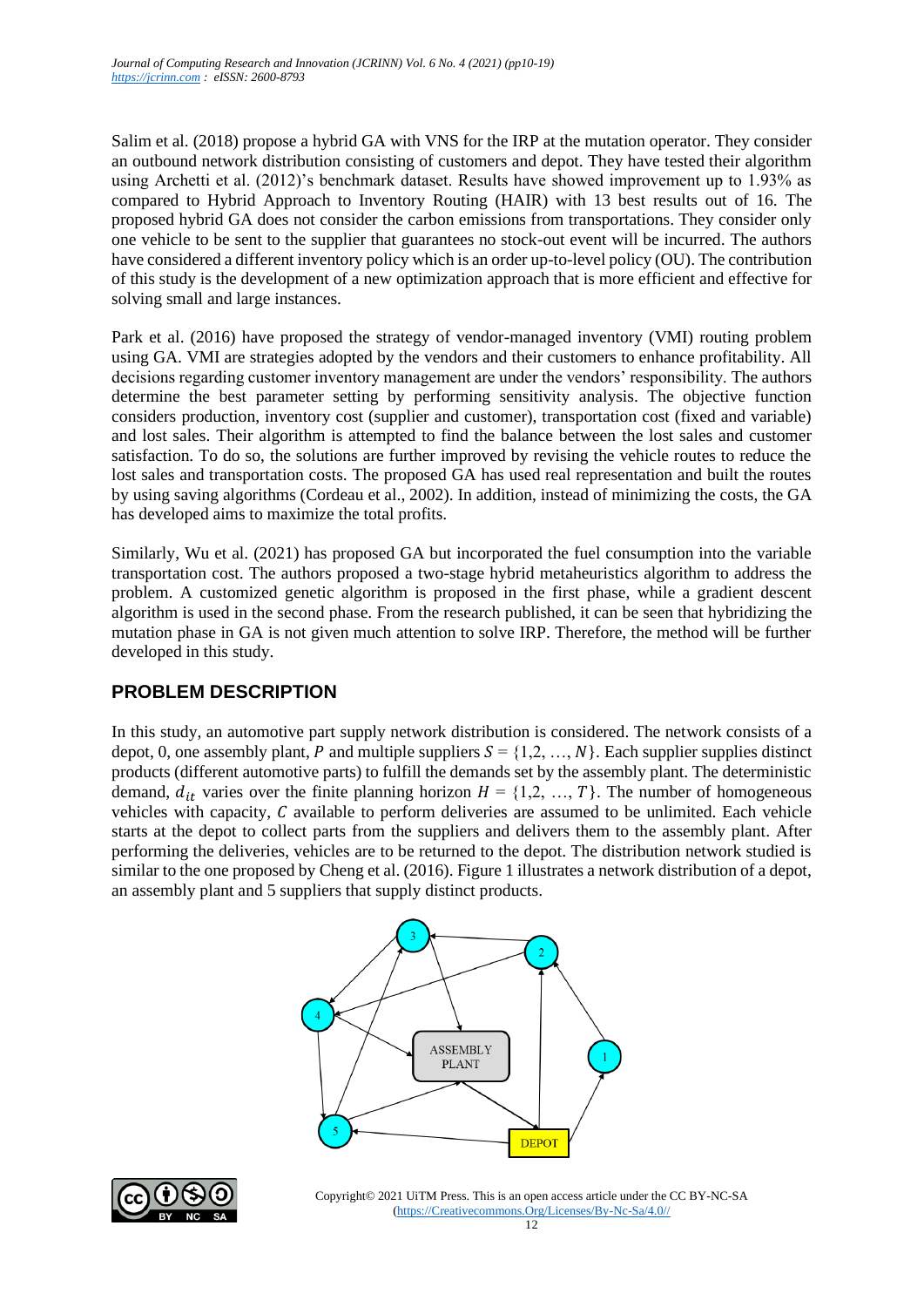#### **Figure 1:** Directed network distribution of 5 suppliers

A few assumptions are made in this problem. Backordering is not allowed as any shortages are highpriced. Inventory holding costs are considered at the assembly plant whereas the initial inventory levels of all products are assumed to be zero. Split pick up is not allowed, that is a supplier can only be visited by at most one vehicle in each period.

In this study, a greener distribution is considered focusing on the carbon dioxide  $(CO<sub>2</sub>)$  emission from the transportation part of the IRP. Specifically, the emission is calculated from the fuel consumption as it is the direct cause of CO<sub>2</sub> emission (Cachon, 2013; Zhang et al., 2014). Three factors contributing to the consumption are travel distance, weight and travel speed, given that full load trucks travel at high speed and longer distance emits more CO<sub>2</sub>.

The objective of the GIRP is to minimize the overall total costs which include transportation cost, inventory cost at the supplier site and carbon dioxide emission. The mixed-integer linear programming of this problem is adopted from Cheng et al. (2016) wherein this study, a different Hybrid Genetic Algorithm is proposed.

# **METHODOLOGY**

## **Datasets**

The data sets are taken from Moin et al. (2011) and Cheng et al. (2016). The 14 data sets are varied in the number of planning horizons to represent small and medium-size problems. The data sets are S3T3, S4T5, S5T7, S7TH, and S9T9 and S12T14. For example, the data set S9T9 indicates 9 suppliers and 9 periods while S5T7 indicates 5 suppliers and 7 periods. However, in this study, only 6 datasets ranging from small to medium were used; S3T3, S4T5, S5T7, S7T5, S9T9 and S12T14.

#### **Hybrid Genetic Algorithm**

Genetic Algorithm is one of the well-known metaheuristics methods. In the 1960s, John Holland invented the GA with his students and colleagues at the University of Michigan. By combining the concept of "natural selection" together with the genetics-inspired operators named crossover, mutation, and inversion, the GA search method is a concept of moving from one population of "chromosomes" (strings of ones and zeros, or "bits") to a new population. Every chromosome consists of "genes" (bits), where each gene is a particular "allele" (0 or 1) (Mitchell, 1998).

Genetic Algorithm consists of three main operators, selection, crossover and mutation operators.

#### **Representation**

The representation represents a chromosome as a binary matrix of size  $(N \times T)$  where *N* is the number of suppliers while *T* defines the number of periods. Let Figures 2 (a), (b), (c), and (d) represent the demand, binary, collection and inventory matrices respectively. It illustrates an example of the chromosome representation for a problem with 3 suppliers and 3 periods. For instance, in Figure 2(b), only supplier 2 is visited in period 2. Note that all suppliers must be visited in Period 1 to avoid the lost sales or back-ordering. This is because of the high penalty implemented by the assembly plant.

Figure 2 (c) shows the collection matrix produced from the demand and the binary matrix. From the collection matrix, we can determine the inventory (shown in Figure 2 (d)) that will be multiplied by the holding cost that varies daily. For instance, in Figure 2 (b), Supplier 1 will be visited only in Period 1 and Period 3. Since back-ordering is not allowed, the demand of Supplier 1 in Period 2 needs to be

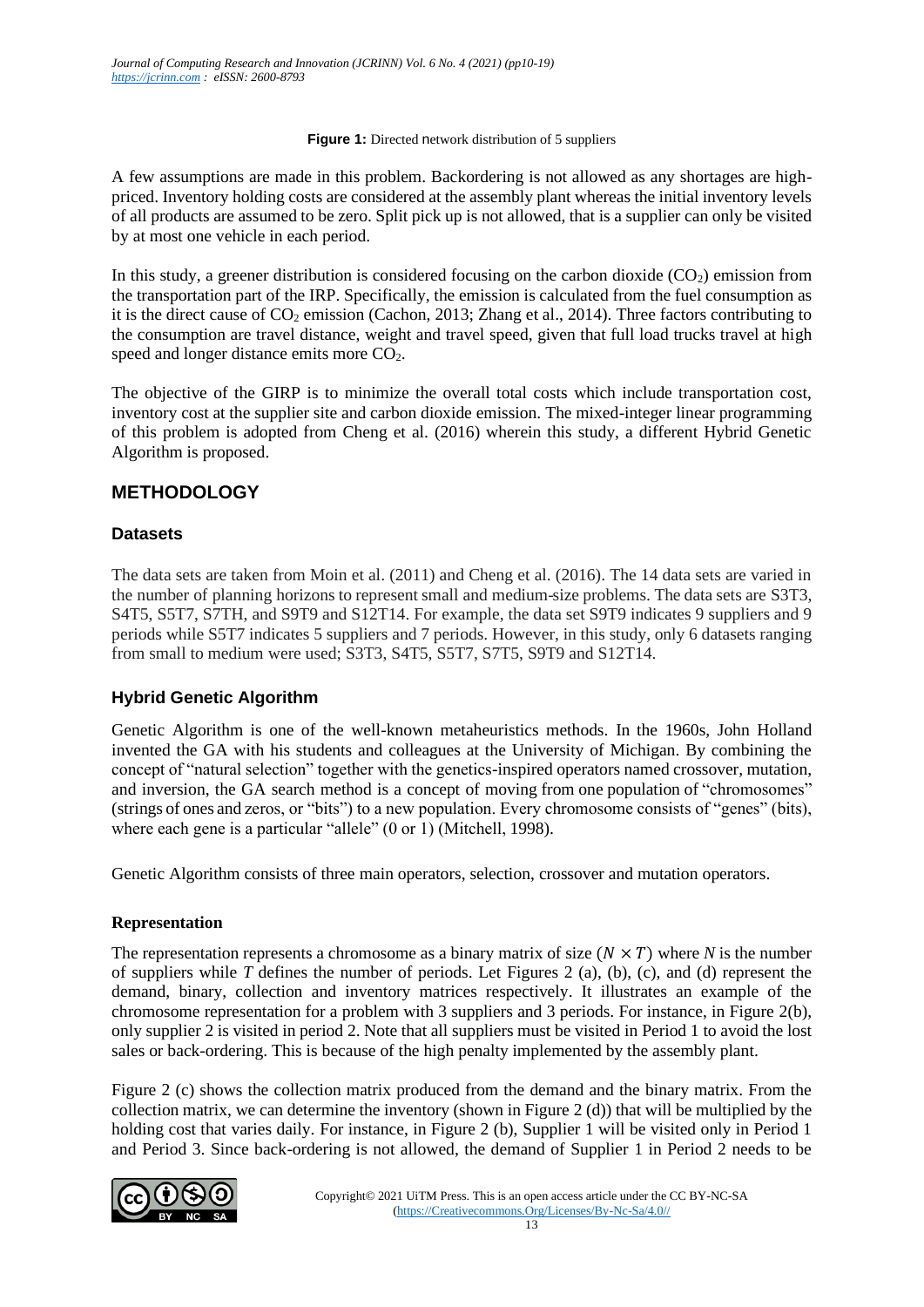*Journal of Computing Research and Innovation (JCRINN) Vol. 6 No. 4 (2021) (pp10-19) [https://jcrinn.com](https://jcrinn.com/) : eISSN: 2600-8793*

collected in Period 1. Therefore, the collection quantity for Supplier 1 in Period 1 will be for both Period 1 and Period 2. This results in 2 units inventory in Period 1 and the collection for Supplier 2 in Period 2 will be 2+2, which is also to fulfill the 2 units' demand in period 3 as Supplier 2 is not visited in Period 3.

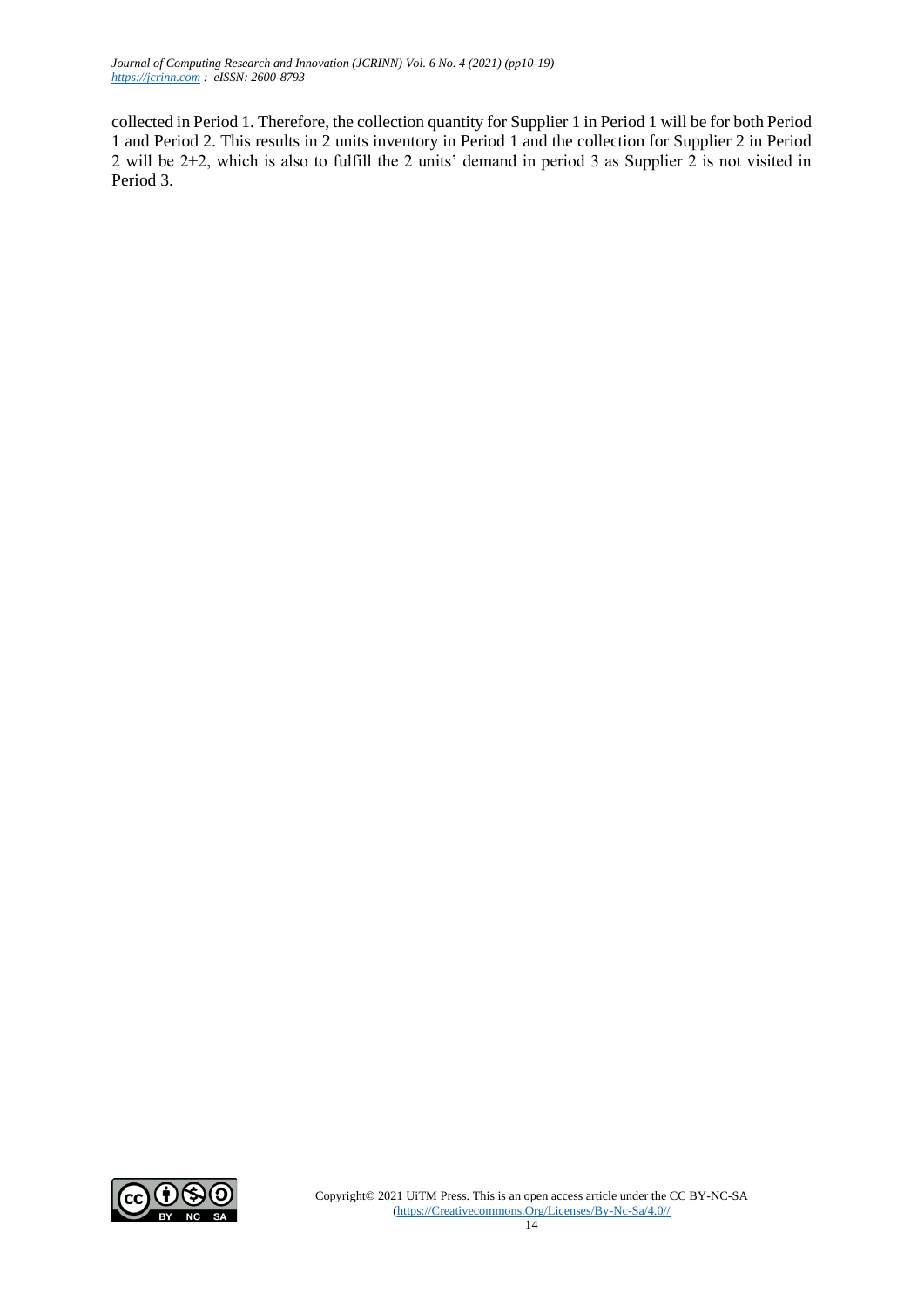*Journal of Computing Research and Innovation (JCRINN) Vol. 6 No. 1 (2021) (pp1-10) [https://jcrinn.com](https://jcrinn.com/) : eISSN: 2600-8793*

|          |               | Period |  |
|----------|---------------|--------|--|
|          |               |        |  |
|          |               |        |  |
| Supplier | $\mathcal{L}$ |        |  |
|          |               |        |  |

|          | Period |  |   |
|----------|--------|--|---|
|          |        |  | っ |
|          |        |  |   |
| Supplier |        |  |   |
|          |        |  |   |

**Figure 2(c):** Collection matrix

|          | Period |                             |  |
|----------|--------|-----------------------------|--|
|          |        | $\mathcal{D}_{\mathcal{A}}$ |  |
|          |        | 0                           |  |
| Supplier |        |                             |  |
|          |        |                             |  |

**Figure 2(a):** Demand matrix **Figure 2(b):** Binary representation matrix

|          | Period |  |  |
|----------|--------|--|--|
|          |        |  |  |
|          |        |  |  |
| Supplier |        |  |  |
|          |        |  |  |

**Figure 2(d):** Inventory matrix

#### **Selection Operator**

In this study, the unbiased selection, Stcohastic Universal Sampling (SUS) is chosen as compared to the Roulette Wheel Selection (RWS) selection in Cheng et al. (2016).

#### **Crossover**

A two-dimensional uniform crossover to suit the matrix representation is employed. A binary matrix of similar size as the representation,  $(N \times T)$  is used as a mask for parents to determine the children. The binary crossover mask is generated randomly where the position of ones determines values inherited by the first child from the first parent and the zeros from the second parent. The second child is also determined from the same binary mask with zeros position obtained from the first parent. Figure 3 illustrates the uniform crossover operator. The numbers in Green are inherited from Parent 2. Note that in both children, Period 1 is not affected as all suppliers need to be visited.

|          |              | Period |  |  |
|----------|--------------|--------|--|--|
|          |              |        |  |  |
|          |              |        |  |  |
| Supplier | 2            |        |  |  |
|          | $\mathbf{z}$ |        |  |  |

|          |                | Period       |  |
|----------|----------------|--------------|--|
|          |                | $\mathbf{2}$ |  |
|          |                |              |  |
| Supplier | $\overline{2}$ |              |  |
|          | $\bullet$      |              |  |

**Figure 3(a):** Parent 1 **Figure 3(b):** Parent 2

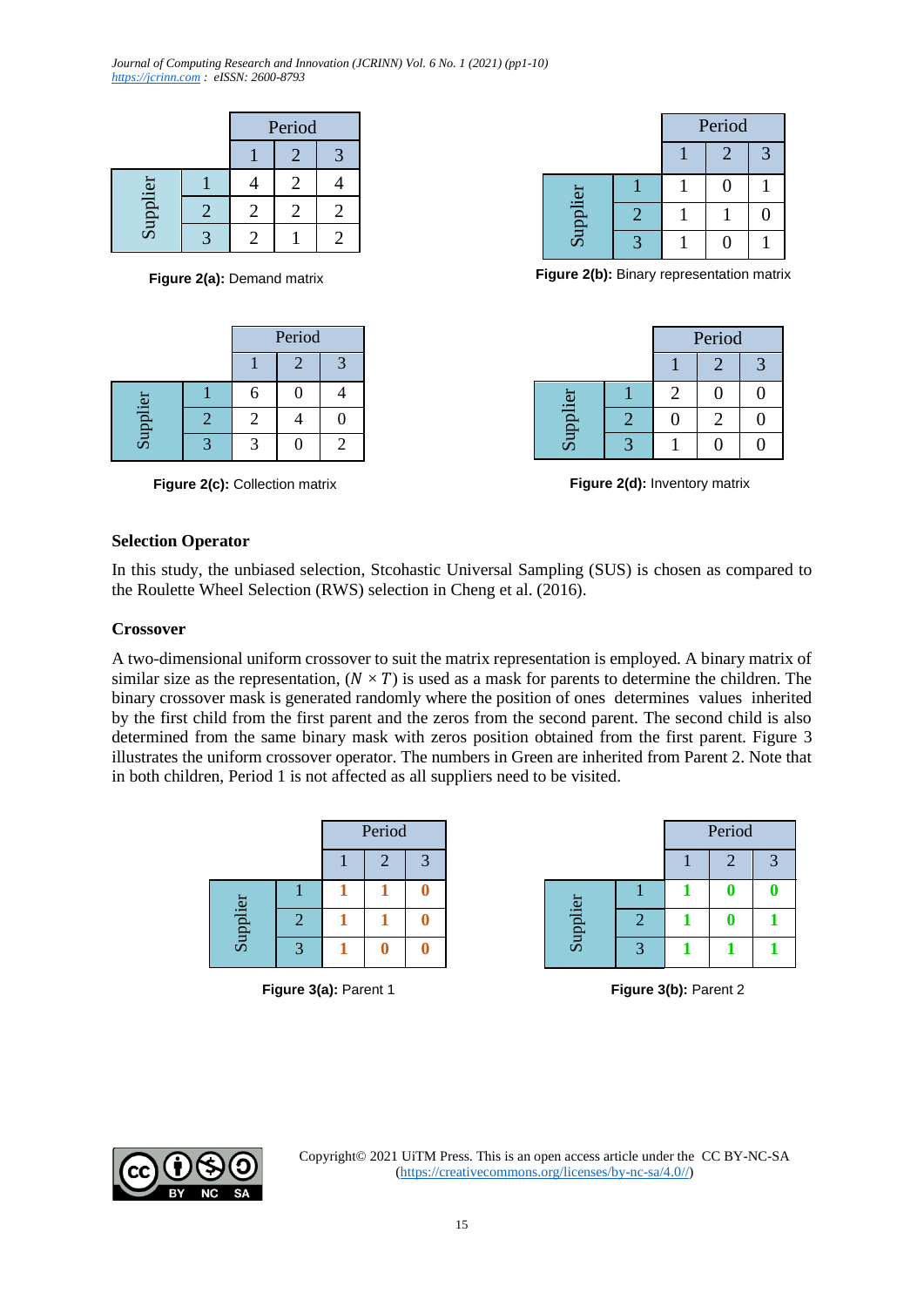|          |                | Period |   |              |
|----------|----------------|--------|---|--------------|
|          |                |        | 2 | $\mathbf{R}$ |
|          |                |        |   |              |
| Supplier | $\overline{2}$ | Π      |   |              |
|          | -2             |        |   |              |

**Figure 3(c):** Crossover mask



**Figure 3:** Modified uniform crossover operator

For instance, in Figure 3(c), Supplier 1 shows that the first child will inherit from Parent 1 in Period 1 and Period 2 because the values of crossover mask generated are ones. While the value in Period 3 is inherited from Parent 2 as the mask is zero. Therefore, the first child in Figure 3(d) at the Supplier 1 row, the ones in Period 1 and Period 2 are from the first parent, and the zero is from the second parent. The second child in Figure  $3(e)$  shows the inverse of the first child in Figure  $3(d)$ .

#### **Mutation Operator**

In this study, the hybrid will be operated on mutation. The strategy to hybridize, is to overcome the weakness of GA that is trapped in local search. By hybridizing, the ability of the search was improve and premature convergence can be avoided. An implementation of Inventory Updating Mechanism is adopted from Moin et al. (2014) where the authors proposed the mechanism in both metaheuristics, Scatter Search (SS) and ABC. The mechanism proposed is the forward and backward transfer, where exchange of deliveries between periods is done with the aim to reduce the vehicle number and the inventory quantities.

# **RESULTS AND DISCUSSIONS**

This section presents the results obtained by the proposed Hybrid Genetic Algorithm (HGA). The HGA is tested on two problems, Inventory Routing Problem (IRP) and Green Inventory Routing Problem (GIRP). The hybrid algorithm is coded in MATLAB 9.7 and run on a 4GB RAM computer with 2.5GHz speed. Six datasets were used to test the performance of the algorithm which varies from small and medium cases. The HGA is tested on six datasets based on the modified dataset by Cheng et al. (2016). The modification is done which considered the carbon dioxide emission and fuel consumption cost. Population size of HGA is fixed at 100 for both small and medium cases and maximum number of generations allowed is 150. The crossover and mutation operators' rate are 0.07 and 0.01 respectively. The parameter is tuned differ from Cheng et al. (2016) due to lower computer specifications.

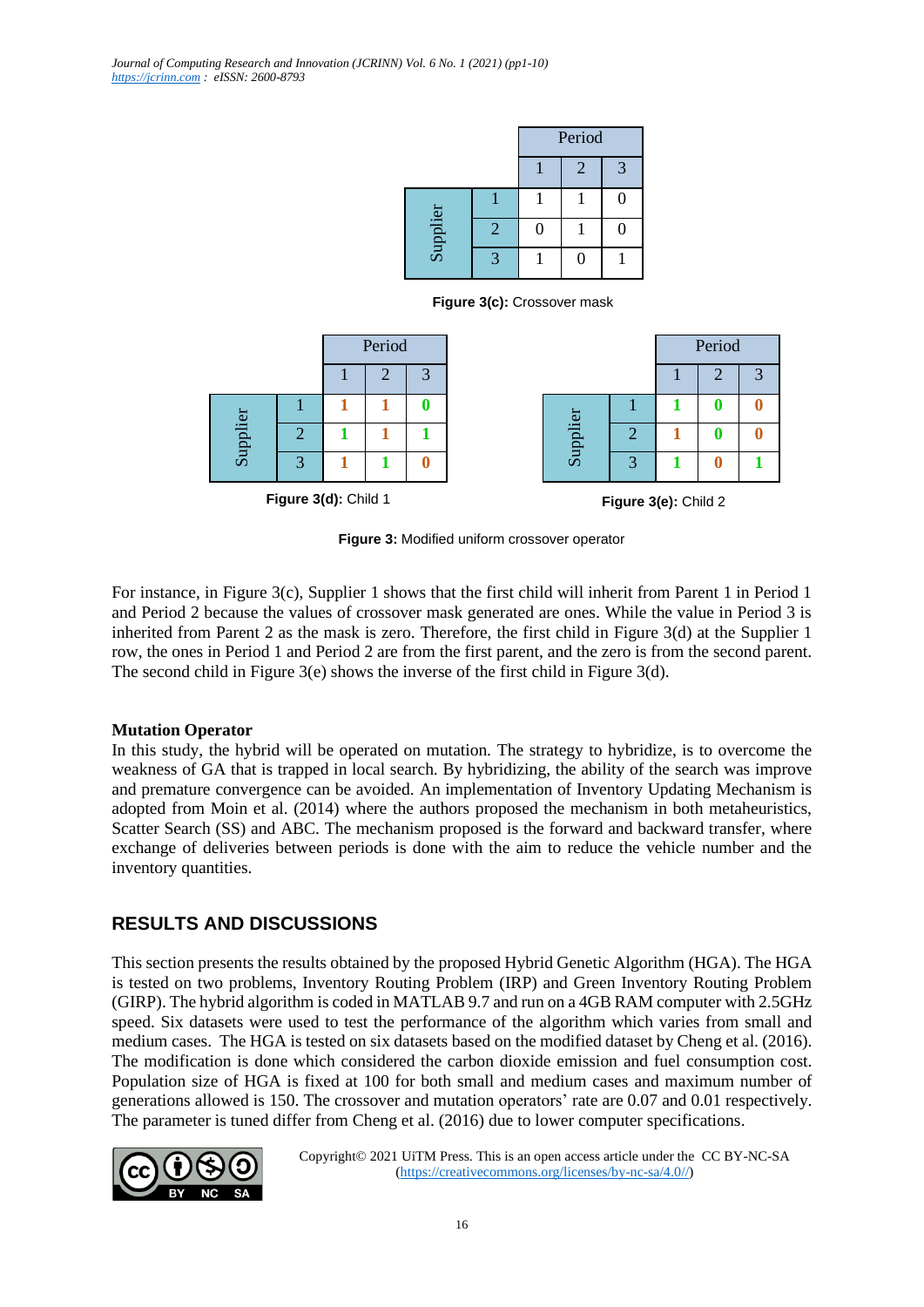Table 1 showed the average of total cost (Total), inventory cost (Inv Cost), number of vehicles (#Veh) and distance (Dist) for both IRP and GIRP; and fuel consumption cost (FC Cost) for GIRP only. The percentage difference (%∆) between IRP and GIRP is presented in the last column, The average is taken over 5 independent runs. It is expected that, the average total cost of GIRP is higher than the total cost of IRP as it includes fuel consumption costs in addition to the transportation and inventory costs.

|  |  |  |  |  |  | Table 1: Average and percentage difference of best solutions of IRP and GIRP |  |
|--|--|--|--|--|--|------------------------------------------------------------------------------|--|
|--|--|--|--|--|--|------------------------------------------------------------------------------|--|

|                  |         | <b>IRP</b> |       |             |          |          | <b>GIRP</b> |          |                |             |
|------------------|---------|------------|-------|-------------|----------|----------|-------------|----------|----------------|-------------|
| <b>DATASET</b>   | Гоtal   | Inv Cost   | # Veh | <b>Dist</b> | Total    | Inv Cost | # Veh       | Dist     | <b>FC Cost</b> | $\% \Delta$ |
| S3T <sub>3</sub> | 423.29  | 3          | 3     | 360.29      | 460.19   | 6.00     | 3           | 360.29   | 43.97          | 8.72        |
| <b>S4T5</b>      | 713.43  | 12.00      | 5     | 601.43      | 763.83   | 12.00    | 5           | 601.43   | 50.40          | 7.06        |
| <b>S5T7</b>      | 1165.11 | 24.00      | 9     | 961.11      | 1251.362 | 27.00    | 9           | 960.554  | 83.81          | 7.40        |
| <b>S7T5</b>      | 1308.07 | 47.40      | 9     | 1080.67     | 1433.286 | 19.80    | 9           | 1140.636 | 92.85          | 9.57        |
| S9T <sub>9</sub> | 3004.62 | 133.20     | 20.4  | 2463.42     | 3151.468 | 171.60   | 20.8        | 2451.36  | 112.51         | 4.89        |
| S12T14           | 6402.99 | 292.20     | 45.4  | 5202.79     | 6584.188 | 273.00   | 45.2        | 5251.424 | 155.76         | 2.83        |

The results demonstrated that includes  $CO<sub>2</sub>$  emissions in the objective function resulted in different sequences of routings. It is observed that IRP and GIRP try to balance between the inventory and distance. This is clearly showed by the inventories and distance in S7T5 and S9T9 for both IRP and GIRP. For S7T5, inventory cost in IRP is slightly higher by 27.6 compared to GIRP, differ from S9T9, GIRP showed a slight high of inventory cost by 38.4 compared to IRP. Fuel consumption costs showed that the bigger the network distribution, the higher the cost. Table 2 presents the average fuel consumption for all datasets.

| <b>DATASET</b>                | Fuel Consumption $\ell/km$ |
|-------------------------------|----------------------------|
| S <sub>3</sub> T <sub>3</sub> | 74.20                      |
| S4T5                          | 125.29                     |
| <b>S5T7</b>                   | 208.33                     |
| <b>S7T5</b>                   | 230.81                     |
| S9T9                          | 279.67                     |
| S12T14                        | 387.18                     |

#### **Table 2**: Average Fuel Consumption for all datasets

The ability of HGA to avoid trapping in local search is demonstrate by the standard deviation in Table 3. Standard deviation is taken out of 5 independent runs for each dataset. It is inspected that because of the small size of dataset S3T3, S4T5 and S5T7 (IRP only), the HGA is unable to find new solutions.

**Table 3**: Standard Deviation of the IRP and GIRP

| <b>DATASET</b> | <b>IRP</b> | <b>GIRP</b> |
|----------------|------------|-------------|
| S3T3           | 0.00       | 0.00        |
| S4T5           | 0.00       | 0.00        |
| <b>S5T7</b>    | 0.00       | 5.57        |
| <b>S7T5</b>    | 22.88      | 0.28        |
| S9T9           | 51.23      | 27.44       |
| S12T14         | 38.19      | 38.94       |

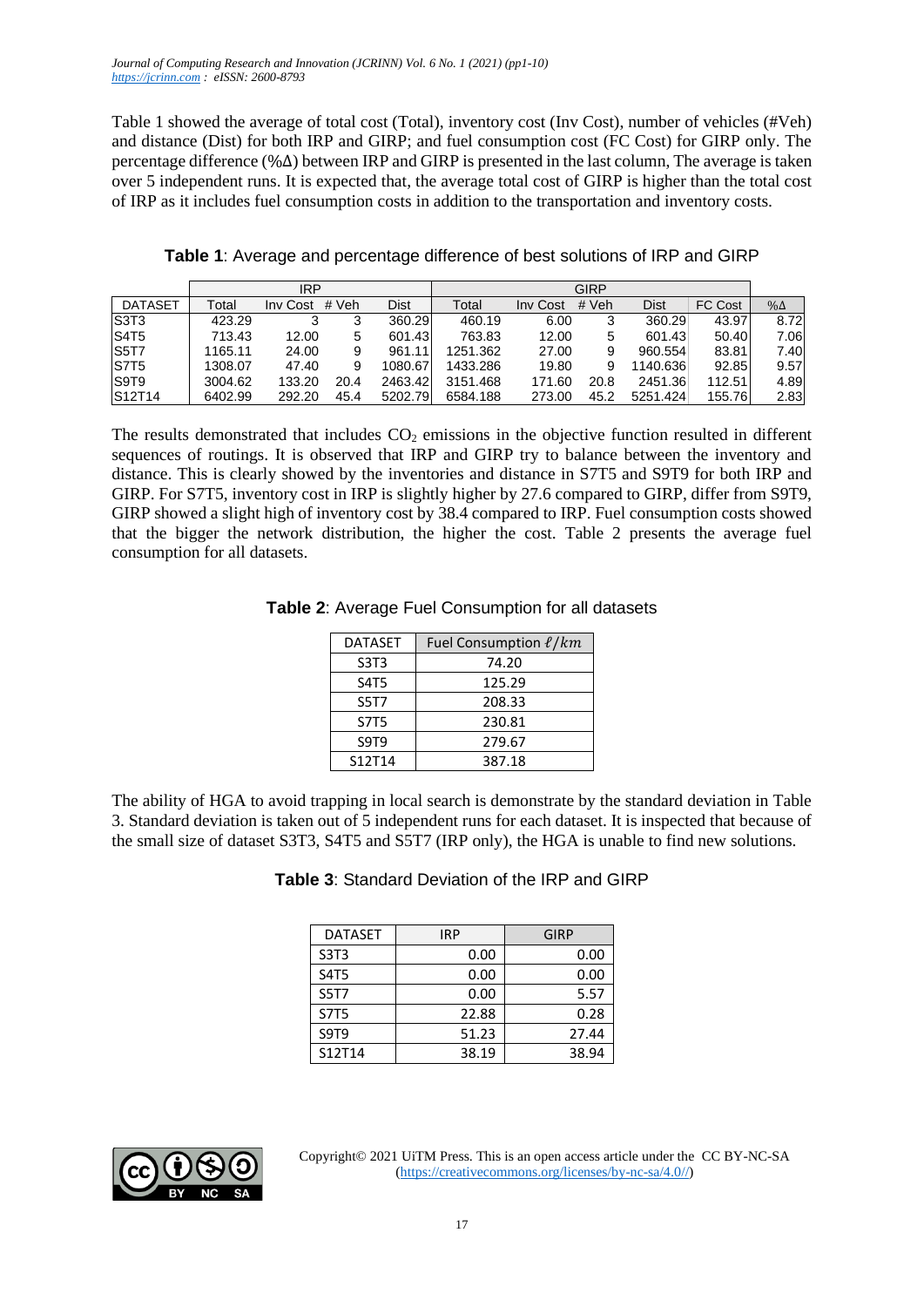*Journal of Computing Research and Innovation (JCRINN) Vol. 6 No. 1 (2021) (pp1-10) [https://jcrinn.com](https://jcrinn.com/) : eISSN: 2600-8793*

Table 4 tabulate the average computational time taken for HGA to obtained optimal solution for each dataset. Both IRP and GIRP problems are NP-hard, so the computational time increase exponentially as the nodes (supplier and period) increased. It is also seen that the computational time of GIRP is significantly longer than IRP.

| <b>DATASET</b> | <b>IRP</b> | GIRP     |
|----------------|------------|----------|
| S3T3           | 1144.29    | 1334.33  |
| S4T5           | 1989.87    | 2779.89  |
| S5T7           | 3938.90    | 3490.30  |
| S7T5           | 3443.18    | 3808.74  |
| S9T9           | 7535.27    | 7276.16  |
| S12T14         | 18020.86   | 16416.56 |

**Table 4**: Average CPU time for IRP and GIRP

## **CONCLUSION AND RECOMMENDATIONS**

This paper considered two problems, Inventory Routing Problem (IRP) and Green Inventory Routing Problem (GIRP). A hybrid genetic algorithm, HGA is proposed where the hybridization is done in the mutation phase. Instead of one bit changed in a chromosome, a targeted local search, an inventory updating mechanism that aims to reduce the inventory is adopted. The reduction on the inventories is done by transferring inventories backward and forward, and hence reduce the distance and number of vehicles. The GIRP considered carbon dioxide,  $CO<sub>2</sub>$  emission by calculating the fuel consumption from the transportation part of the distribution. It is expected that the total cost of GIRP is higher as compared to IRP. Analyses of the inventories, number of vehicles and distance as weight (from inventories) and traveling distance directly contributed to the  $CO<sub>2</sub>$  emission. The computing time is proportional to population size and the number of generations, as more possible combinations are considered. Thus, it is recommended to embed a simple and fast local search, such as 1-insertion and swap in an iterated manner. Alternatively, is to implement a powerful local search, like Generalised Insertion (GENI) Method.

# **REFERENCES**

- Andersson, H., Hoff, A., Christiansen, M., Hasle, G., & Løkketangen, A. (2010). Industrial aspects and literature survey: Combined inventory management and routing. *Computers & operations research, 37*(9), 1515-1536. doi:10.1016/j.cor.2009.11.009
- Archetti, C., Bertazzi, L., Hertz, A., & Speranza, M. G. (2012). A hybrid heuristic for an inventory routing problem. *INFORMS Journal on Computing, 24*(1), 101-116. doi:10.1287/ijoc.1100.0439
- Bertazzi, L., & Speranza, M. G. (2012). Inventory routing problems: an introduction. *EURO Journal on Transportation and Logistics, 1*(4), 307-326. doi:10.1007/s13676-012-0016-7
- Cachon, G. (2013). Retail Store Density and the Cost of Greenhouse Gas Emissions. *SSRN Electronic Journal*. https://doi.org/10.2139/ssrn.2275350
- Cheng, C., Qi, M., Wang, X., & Zhang, Y. (2016). Multi-period inventory routing problem under carbon emission regulations. *International Journal of Production Economics*, *182*, 263–275. https://doi.org/10.1016/j.ijpe.2016.09.001